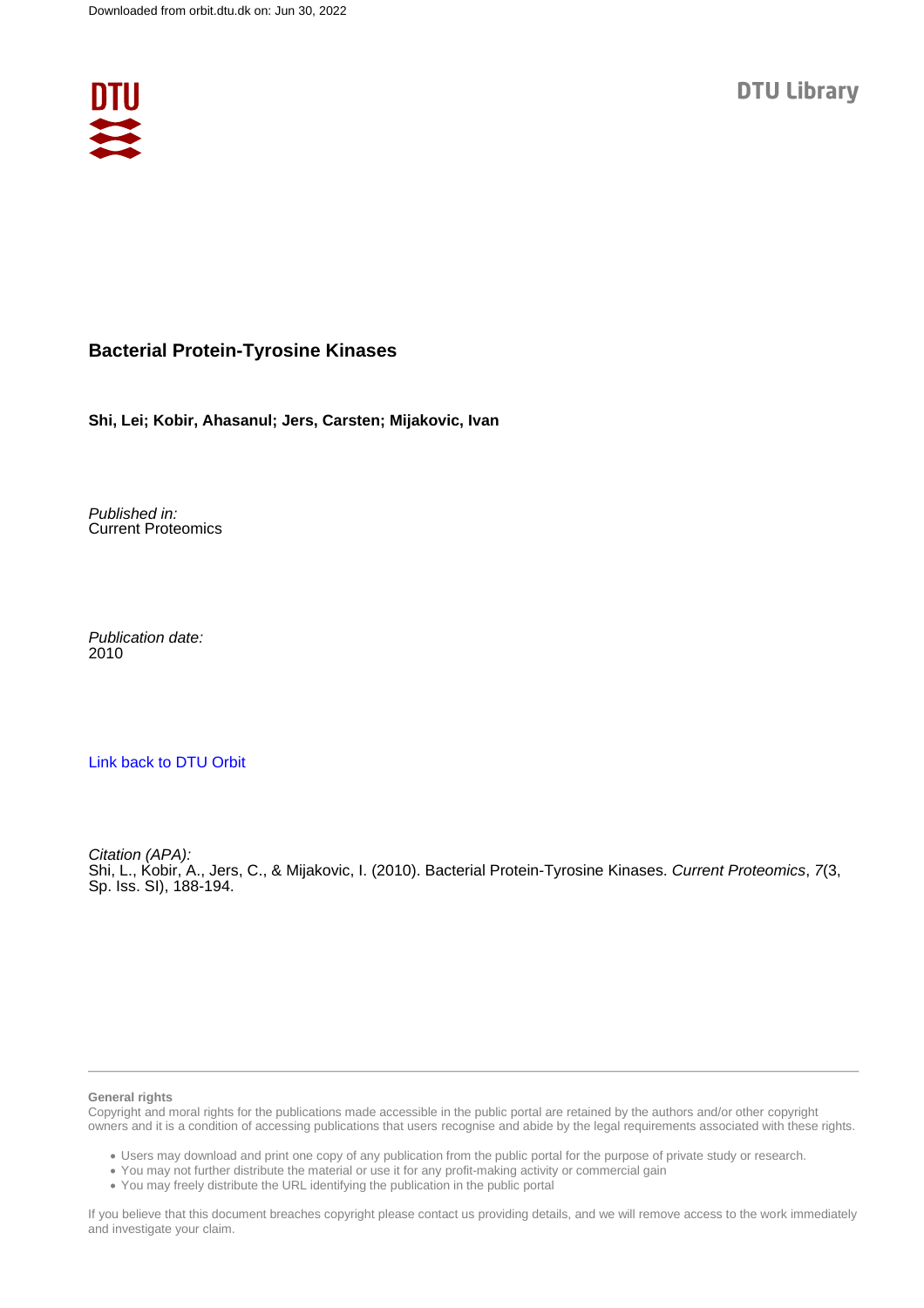# **Bacterial Protein-Tyrosine Kinases**

Lei Shi<sup>1</sup>, Ahasanul Kobir<sup>1</sup>, Carsten Jers<sup>2</sup> and Ivan Mijakovic\*<sup>1</sup>

<sup>1</sup>Micalis UMR 1319, AgroParisTech-INRA, Domaine de Vilvert, 78352 Jouy-en-Josas, France France; <sup>2</sup>Center for Sys*tems Microbiology, Technical University of Denmark, DK-2800 Lyngby, Denmark* 

**Abstract:** Bacteria and Eukarya share essentially the same family of protein-serine/threonine kinases, also known as the Hanks-type kinases. However, when it comes to protein-tyrosine phosphorylation, bacteria seem to have gone their own way. Bacterial protein-tyrosine kinases (BY-kinases) are bacterial enzymes that are unique in exploiting the ATP/GTPbinding Walker motif to catalyze phosphorylation of protein tyrosine residues. Characterized for the first time only a decade ago, BY-kinases have now come to the fore. Important regulatory roles have been linked with these enzymes, via their involvement in exopolysaccharide production, virulence, DNA metabolism, stress response and other key functions of the bacterial cell. BY-kinases act through autophosphorylation (mainly in exopolysaccharide production) and phosphorylation of other proteins, which have in most cases been shown to be activated by tyrosine phosphorylation. Protein-tyrosine phosphorylation in bacteria is particular with respect to very low occupancy of phosphorylation sites *in vivo*; this has represented a major challenge for detection techniques. Only the recent breakthroughs in gel-free high resolution mass spectrometry allowed the systematic detection of phosphorylated tyrosines by phosphoprotomics studies in bacteria. Other pioneering studies conducted in recent years, such as the first structures of BY-kinases and biochemical and phyiological studies of new BY-kinase substrates significantly furthered our understanding of these enzymes and highlighted their importance in bacterial physiology. Having no orthologues in Eukarya, BY-kinases are receiving a growing attention from the biomedical field, since they represent a particularly promising target for anti-bacterial drug design.

**Keywords:** Protein-tyrosine kinase / BY-kinase / bacteria / protein phosphorylation / phosphoproteome / signal transduction / cellular regulation

#### **BY-KINASES IN BACTERIAL PHYSIOLOGY**

 The literature in the research field of post-translational modifications of proteins abounds with statements that elaborate modifications found in *Eukarya* do not exist in *Bacteria*. On more than one occasion, this simply reflected the fact that nobody had made a serious effort looking for them. Recent examples of "missing" modifications finally found in bacteria are those of protein glycosylation [1], acetylation [2] and methylation [2]. In much the same spirit, protein-tyrosine phosphorylation was considered nonexistant in bacteria, until the pioneering studies appeared in the mid nineties [3,4], identifying phosphorylated tyrosine residues in bacterial proteins. These first studies reported members of a new family of proteins that autophosphorylated on tyrosine, which were later named BY-kinases (for bacterial tyrosine kinases) [5], but are also known as polysaccharide copolymerases [6] due to multiple roles they play in the cellular physiology. BY-kinase-encoding genes have since been identified in a majority of sequenced bacterial genomes, and are thus considered widespread, if not ubiquitous, in the bacterial kingdom [7]. BY-kinases account for most tyrosine phosphorylation events identified in bacteria so far, the exception being some unusual two-component systems that phosphorylate on tyrosine. A typical BY-kinase

\*Address correspondence to this author at the Micalis UMR 1319, AgroParisTech-INRA, F-78850 Thiverval-Grignon, FRANCE,

E-mail: Ivan.Mijakovic@grignon.inra.fr

consists of an N-terminal transmembrane loop (of variable size), followed by a cytosolic catalytic domain that contains the ATP-binding site and a C-terminal tail of autophosphorylatable tyrosine residues [5]. A distinctive feature of these enzymes is that they use a structural motif known as the Ploop (Walker motifs A and B) to constitute their active site. This feature is shared by only a few bacterial protein-kinases [8], whereas in *Eukarya*, Walker motifs are found in many ATP/GTPases [9], but not in protein kinases. In *Firmicutes*, the canonic BY-kinase gene has been split in two, encoding separately the transmembrane domain and the cytosolic kinase, both of which maintain a tight functional interaction despite being separated to independent polypeptide chains (Fig. **1**). The cause and functional consequences of this separation remain unclear, although some new leads have appeared in recent studies and these will be discussed in the following chapter.

 In the first phase of research on BY-kinases, since their discovery in 1996 and up to 2003, these enzymes were considered exclusively as autophosphorylating kinases. Initially, BY-kinase autophosphorylation has been linked to the functional role of these enzymes in exopolysaccharide production in several bacterial systems that were studied, since they are usually encoded by genes in the large operons involved in biosynthesis and export of sugar polymers [10]. One of the most exhaustively studied systems concerning BY-kinase implication in exopolysaccharide synthesis is the *Proteobacteria* model organism *Escherichia coli. E. coli* possesses two BY-kinases: Wzc encoded a gene in the operon which participates in the biosynthesis of polysaccharide polymers [11]

Tel: +33(0)1 30 81 45 40, Fax: +33(0)1 30 81 54 57;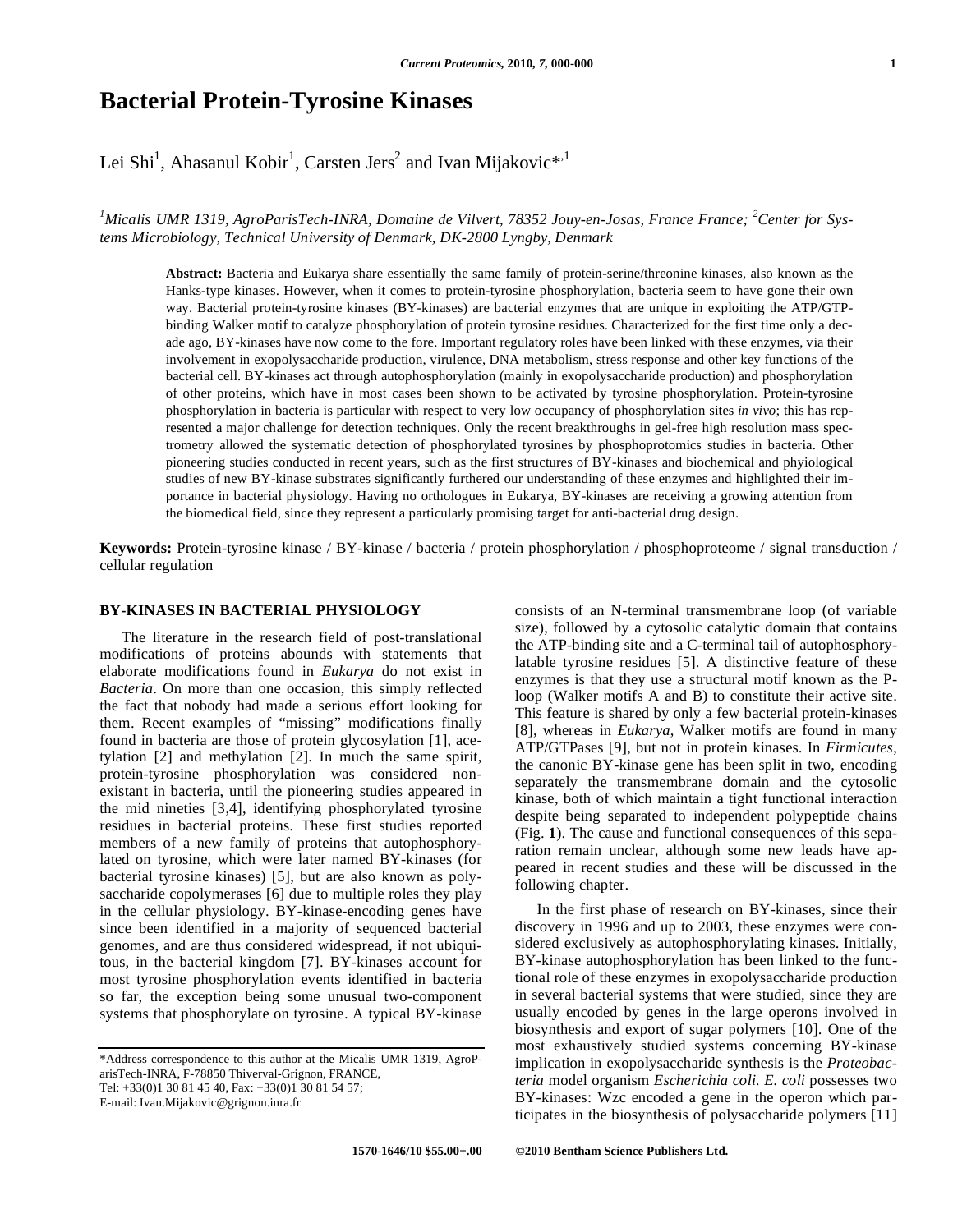

**Fig. (1).** Schematic representation of the two archetypal BY-kinase architectures. *Proteobacteria* have the two functional domains; transmembrane (green) and kinase (red) encoded by a single gene, and in *Firmicutes* these domains are independent proteins, encoded by separate genes. BY-kinases in both types of bacteria interact with the exopolysaccharide synthesis and translocation machinery (light blue), which is more complex in *Proteobacteria* where it has to traverse 2 membranes. The C-terminal end of the transmembrane domain that activates the kinase domain is represented in black. In *Proteobacteria*, this fragment is linked covalently to the kinase domain, and the active kinase domain is thus capable of phosphorylating the full set of its endogenous substrates (S1). In *Firmicutes*, the kinase is also activated by the Cterminal fragment of the transmembrane modulator, and can thus phosphorylate a set of physiological substrates (S1), as shown in case a). However, the kinase is free to dissociate from this modulator and meet other proteins that can accomplish this function (M2), and perhaps change its specificity towards another set of substrates (S2), as illustrated in case b). Finally, recent data indicate that the kinase can also colocalize with some of its substrates (S3), case c), although the physiological role of this co-localization is not clear at present.

and Etk, encoded by a gene in the G4C operon which is required for formation of group 4 capsule (G4C) polysaccharide [12]. It has been demonstrated that presence of Wzc and Etk is essential for synthesis of corresponding extracellular polysaccharides. More to the point, the auto-phosphorylation of tyrosine residues in the C-termini of these BY-kinases is the key feature in the assembly of capsular polysaccharides. Both the phosphorylated and the non-phosphorylated forms of Wzc are essential for polysaccharide polymer production [13,14], and the current hypothesis is that the cycling between phosphorylated and non-phosphorylated form of Wzc allows the polysaccharide polymer synthesis to proceed correctly. Accordingly, Wzc and Etk have been classified as polysaccharide co-polymerases. In their co-polymerase capacity, these BY-kinases have been shown to influence the amount of polysaccharides as well as the length of the produced polymer probably via an interaction with a polysaccharide polymerase Wzy [14-16]. An interesting observation from the evolutionary standpoint is that there are members of the polysaccharide co-polymerase family which contain the transmembrane domain, but have no cytosolic kinase domain

[6]. A similar system has been described in *Firmicutes*, where the most extensively studied system with respect to exopolysaccharide production is probably that of *Streptococcus pneumoniae*. The autophosphorylating BY-kinase CpsD is essential for capsular polysaccharide biosynthesis in *S. pneumoniae*, where it regulates the amount of the synthesized capsular polysaccharide, which in turn affects the attachment of the bacteria to the host cells and contributes to the infection process [17,18]. Similar processes have been described in a number of other bacteria [5]. An interesting hypothesis has been put forward by Cuthbertson *et al*. [6] who argue that co-polymerases may simply influence the amount of produced polysaccharides by serving as molecular scaffolds for the other members of the translocon. The detailed mechanism of the functional interaction between polymerases and co-polymerases has not been entirely pinpointed, but considerable efforts are currently directed at this question.

 After the initial link between BY-kinase autophosphorylation and exopolysaccharide production had been firmly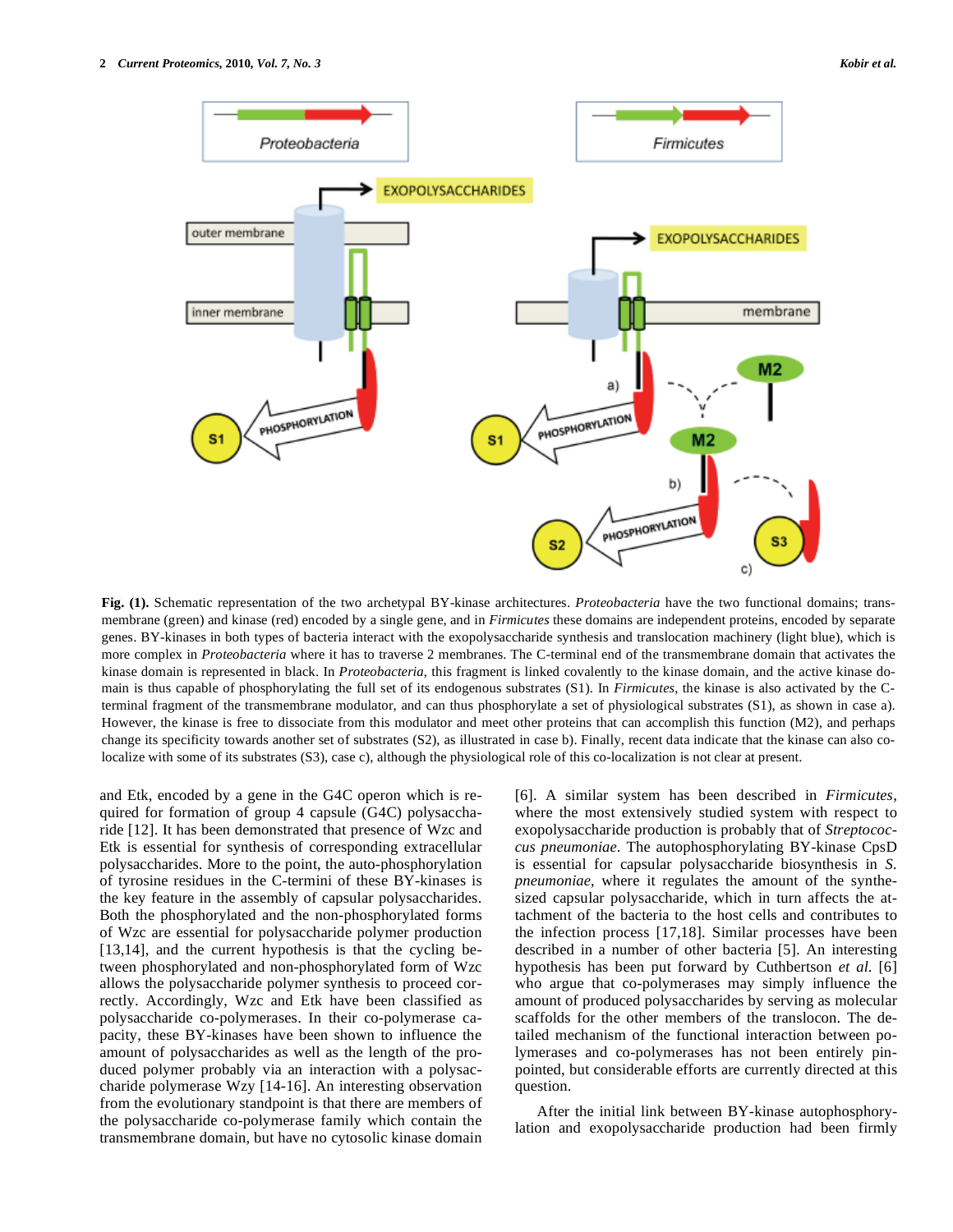established, this field took a new direction in the year 2003, when several teams simultaneously published reports that BY-kinases can phosphorylate other endogenous proteins substrates on tyrosine residues [19-21]. In each reported case the substrate activity was regulated by BY-kinase dependent phosphorylation (Fig. **2**). *E. coli* Etk was found to phosphorylate RpoH (an alternative heat shock sigma factor) and an anti-sigma factor RseA and thus participate in triggering the heat shock response [19]. Its paralogue, Wzc [20], and a BY-kinase orthologue from *Bacillus subtilis*, PtkA [21], were found to phosphorylate UDP-glucose dehydrogenases in their respective organisms. The molecular mechanism of activation of UDP-glucose dehydrogenases by BY-kinase dependent tyrosine phosphorylation has been studied in molecular detail [22-24], and in the process, Etk from *E coli* has also been found to phosphorylate the cognate UDP-glucose dehydrogenases [23]. Although the mechanisms of UDPglucose dehydrogenases activation are arguably not identical in *E. coli* [23] and *B. subtilis* [24], they both involve precise positioning of the phosphorylated tyrosine with respect to the bound substrate in the enzyme active site. Moreover, the investigation of the activation mechanism in *E. coli* has shed light on two parallel signal transduction pathways that intersect at the level of UDP-glucose dehydrogenase phosphorylation; one involving Wzc and the colanic acid synthesis and the other Etk and polymyxin resistance [23]. Examples of BY-kinases phosphorylating enzymes involved in the synthesis of sugar polymers have rapidly emerged in other bacterial systems. *S. thermophilus* phosphoglycosyltransferase EpsE is phosphorylated and activated by the cognate BYkinase EpsD [25], *Staphylococcus aureus* BY-kinase Cap5B2 can phosphorylate and activate an endogenous UDP-acetyl-mannosamine dehydrogenase Cap5O [26], whereas tyrosine-phosphorylation of *Klebsiella pneumoniae*  undecaprenolphosphate glycosyltransferase WcaJ has been reported as necessary for capsular polysaccharide synthesis [27]. The emergent phosphorylation networks based on BYkinases and their substrates hold promise of significant complexity. So far only one case of a single substrate phosphorylated by several kinases has been reported: *E. coli* Ugd phosphorylated by Wzc and Etk [23]. However, the examples of one kinase phosphorylating several substrates are plenty: *E. coli* Etk phosphorylates RpoH, RseA [19] and Ugd [23], and *B. subtilis* PtkA phosphorylates UDP-glucose dehydrogenases Ugd and TuaD [21], as well as single-stranded DNA-binding proteins SsbA and SsbB [28]. Phosphorylation of single-stranded DNA-binding proteins by BY-kinases, which results in increased affinity for DNA, hinted at an interesting possibility that BY-kinases migh in fact be extensively involved in regulating the DNA metabolism. *B. subtilis* cells devoid of PtkA exhibited a complex pleiotropic phenotype with defects in the cell cycle, initiation of the DNA replication and chromosome distribution [29]. In addition to SsbA and SsbB, PtkA phosphorylates and regulates the activity of other proteins involved in *B. subtilis* singlestanded DNA metabolism, which may account for the complex phenotype of the  $\Delta p$ tkA strain (Jers & Mijakovic, unpublished results). In *E. coli*, the BY-kinase Wzc was found to phosphorylate integrase proteins (Int) of coliphages HK022 and  $\lambda$ . Overexpression of Wzc in tyrosinephosphatase deficient background resulted in a significantly reduced lysogenization, indicating that phosphorylation of Int down-regulates its activity [30].



**Fig. (2).** Schematic representation of the physiological and regulatory roles of BY-kinases. BY-kinase autophosphorylation controls the involvement of these enzymes in the synthesis and translocation of sugar polymers. In addition, BY-kinases phosphorylate a number of intracellular substrates. Only well-studied cases are presented here, with clearly documented consequences for bacterial physiology.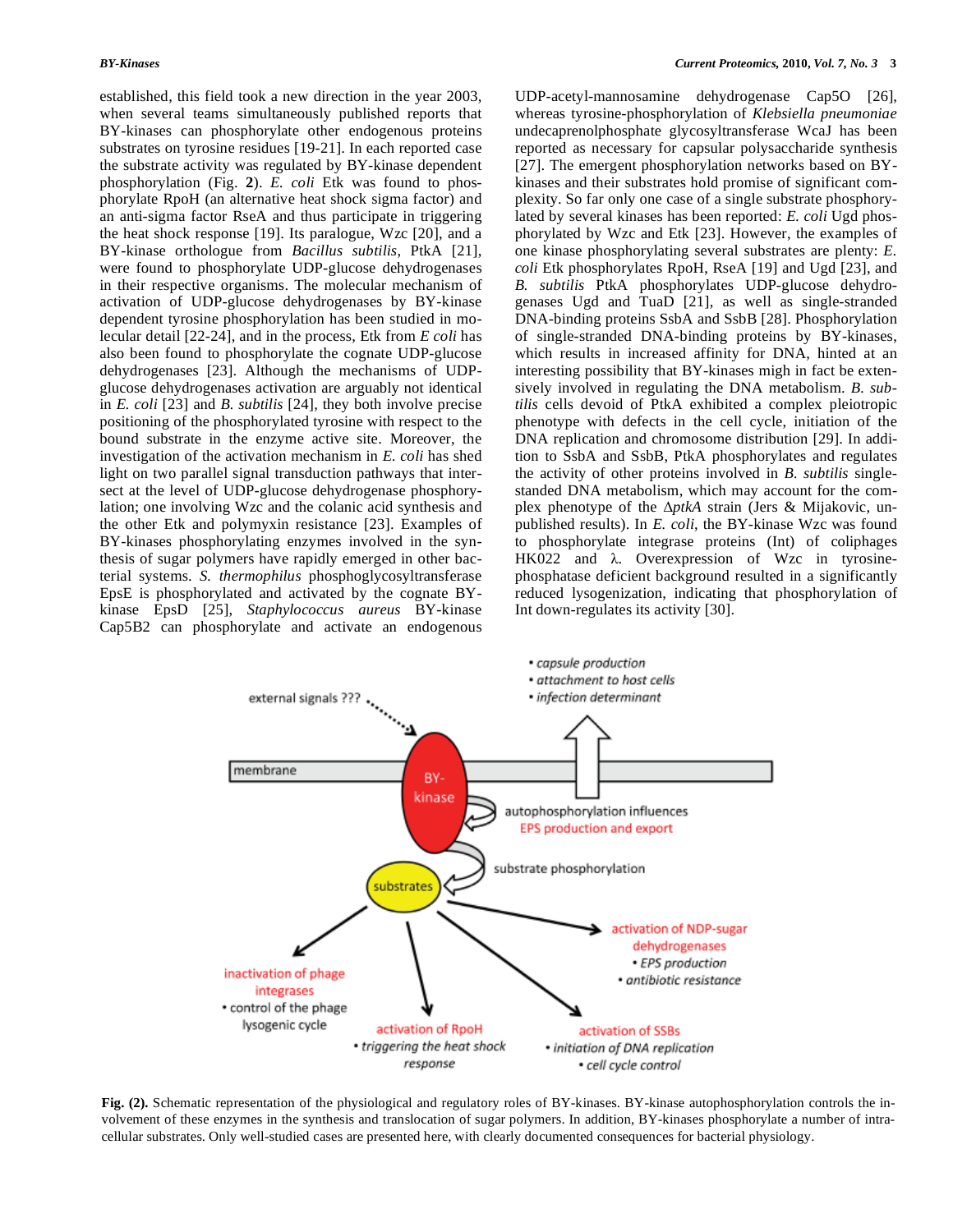Following the finding that heat shock response in *E. coli*  is modulated by the activity of the BY-kinase Etk [19], a link between tyrosine phosphorylation and heat shock was also published for *B. subtilis*. A protein with no homology to canonical BY-kinases, McsB, was found to phosphorylate CtsR, repressor of the heat-shock genes in the presence of a modulator protein McsA [31]. By consequence, the tyrosinephosphorylated CtsR was reported to release its target DNA. McsB was also found to act as a regulated adaptor protein for ClpCP, the protease complex responsible for the degradation of CtsR [32]. The active, phosphorylated kinase McsB interacts with both CtsR and ClpC, and targets CtsR to the ClpCP complex. Finally, in 2009 McsB seems to have been taken off the list of tyrosine kinases, and its status revised to that of an arginine kinase [33]. It would be interesting to see whether this kinase has a dual specificity, or the discrepancies between the two reports were due to different detection methods. This by no means diminished the importance of previous findings that McsB functionally interacts with CtsR and ClpCP. At the same time, this new finding opened a new chapter of bacterial protein phosphorylation at arginine residues.

#### *PROTEOBACTERIA* **VS.** *FIRMICUTES***: DIFFERENT STRUCTURES FOR DIFFERENT REGULATORY STRATEGIES?**

 Important advances in the field of bacterial proteintyrosine kinases were made recently in terms of structural studies. The Walker motifs found in BY-kinases, and the overall sequence homology, had suggested that these proteins might structurally resemble bacterial ATPases such as MinD and Soj [5]. The first structural insights came from the low resolution structure (14 Å) of *E. coli* BY-kinase Wzc in complex with the capsular polysaccharide translocon Wza [34]. It revealed a Wzc tetramer that oligomerises via the periplasmic domains, and with its cytosolic kinase domains freely protruding into the cytosol (not interacting with each other). The functional insights derived from this structure suggested that Wzc regulates export by triggering an open/active conformation of the translocase Wza. More recently, two high resolution structures of BY-kinases were published: Etk from *E. coli* [35] representing the *Proteobacteria-*type BY-kinase architecture, and CapA/B from *S. aureus* [36] representing the *Firmicutes*-type BY-kinase architecture. These structures provided insights into the functional role of several conserved features. In a previous biochemical study it was demonstrated that Etk homologue Wzc is activated through a two-step mechanism involving a conserved tyrosine in the active site and the C-terminal tyrosine cluster [37]. The structure data combined with biochemical and *in silico* analysis revealed a novel mechanism by which the first activation steps proceeds, showing that the conserved tyrosine side chain points into the active site thereby blocking activity. Upon autophosphorylation, the negatively charged phosphotyrosine rotates out of the active site and is stabilized by interaction with an arginine residue [35,38]. In *Firmicutes*, where the kinase domain is separated in a distinct polypeptide chain, it has been shown that the interaction with the remaining transmembrane domain is necessary for the kinase activity [21,39]. The structure of *S. aureus* CapB demonstrated that the activation proceeds, at least in part, by

the fact that the C-terminal part of the transmembrane modulator (protruding into the cytosol) stabilizes ATP binding by hydrophobic sandwich interaction between the adenine ring and a phenylalanine residue of the modulator protein [36]. In case of CapB, the non-phosphorylated kinase monomers, as opposed to the case of Wzc, associated in an octameric ring structure, anchored to the membrane via interaction with the transmembrane modulator CapA. Notably, one of the tyrosine residues in the C-terminal tyrosine cluster was found bound to the active site of the neighbouring subunit, suggesting an inter-molecular phosphorylation mechanism. The fact that no tyrosine residue in the cluster is preferentially phosphorylated reflects a high degree of flexibility in that region. An important conclusion from this study was that autophosphorylation of CapB is expected to induce dissociation of the ring structure, by a conformational change that disrupts the amino acid contacts at the interaction interface, while maintaining the interaction between individual CapB-CapA couples. The two BY-kinase structures also provided a rationale for the substrate specificity of Tyr vs Ser/Thr kinases and the difference between BY-kinases and the structurally highly similar ATPases such as MinD [40].

 The resolved structures of BY-kinases have rekindled interest in a decade-old question, why are there distinct *Proteobacteria-* and *Firmicutes-*type architectures; one with a single-polypeptide chain, and the other with two functional domains (transmembrane and kinase) split in separate proteins (Fig. **1**). BY-kinases in *Proteobacteria* have a large extracellular (periplasmic) loop that allows them to interact with the polysaccharide translocation machinery [6], and this loop is significantly shorter in *Firmicutes* which lack the outer membrane and all corresponding structures. However, both types of BY-kinases are perfectly capable of phosphorylating various intra-cellular protein substrates, so this particular activity (substrate phosphorylation and recognition of multiple substrates) does not seem to be linked with any one of the two particular architectures. The structural study on CapB indicated that upon octamer dissociation, each individual BY-kinase molecule remains in contact with its transmembrane modulator CapA, and were it ever to separate from it, it would become effectively inactive as a kinase, due to destabilization of the ATP-binding site [36]. And yet the fact remains, BY-kinases in *Firmicutes* have evolved with an option to dissociate from their transmembrane modulators, which makes it rather difficult to imagine that they never do so. Our group has recently performed localization studies on the BY-kinase PtkA in *B. subtilis* using fluorescent protein fusions, and we were able to demonstrate that PtkA colocalizes with its transmembrane modulator TkmA under certain growth conditions, but we were equally able to identify growth conditions where PtkA dissociates from TkmA and becomes prevalently cytosolic (Jers & Mijakovic, unpublished results). In some cases PtkA also co-localized with some of its newly identified proteins substrates. We further demonstrated that PtkA can interact with other cytosolic proteins that are not its substrates but can modulate its kinase activity (Shi, Noirot-Gros & Mijakovic, unpublished results). This incited us to speculate that BY-kinases in *Firmicutes*  might have a separated kinase domain in order to make it accessible to other modulators, and therefore participate in signaling pathways other than the principal one that starts at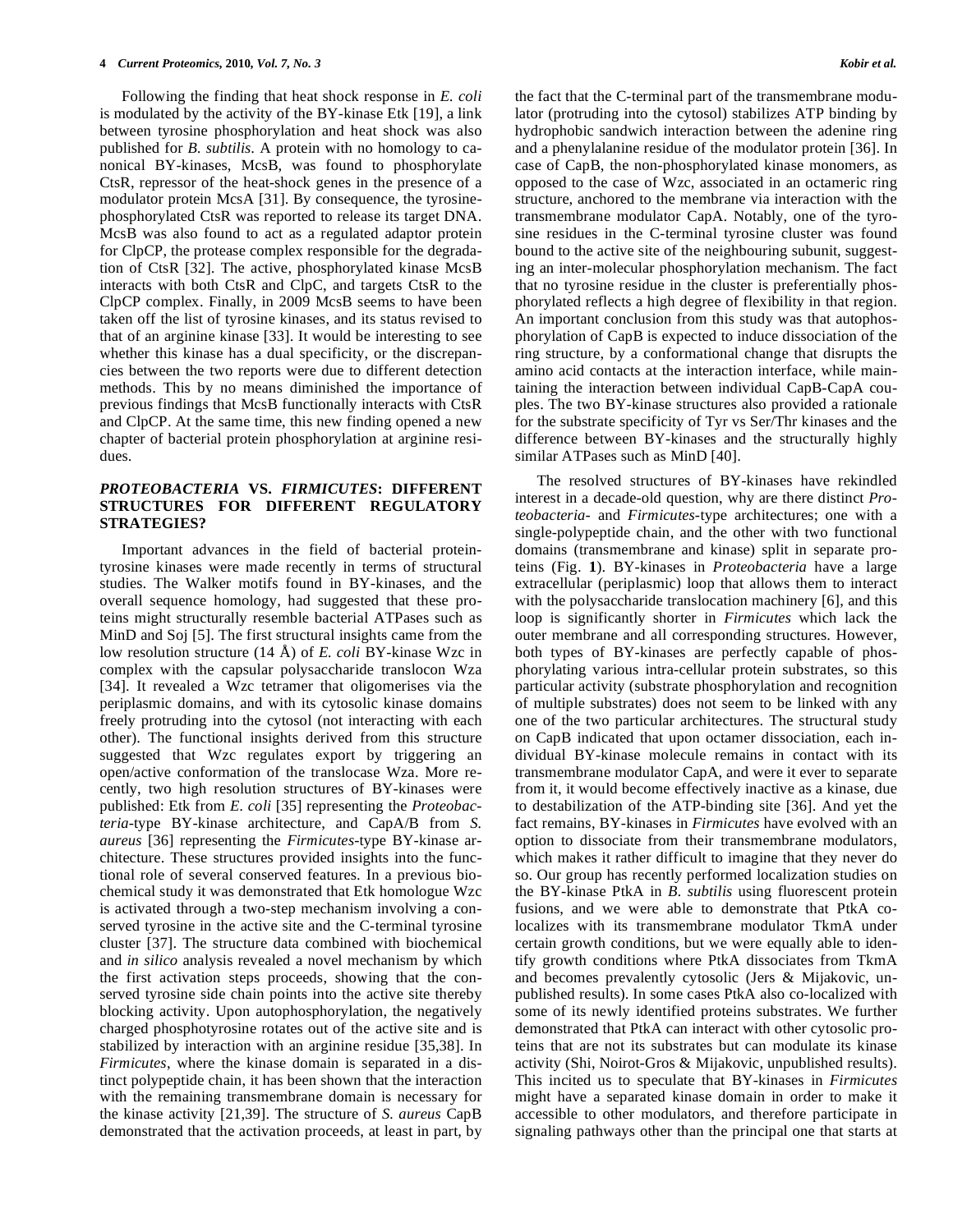the cell membrane, with the classical BY-kinase transmembrane domain. Arguments to support our hypothesis are admittedly not abundant at the moment, but we are confident that further studies in this direction will bring about another important turning point in the story of BY-kinases.

#### **DETECTING PHOSPHO-TYROSINES: DEVELOP-MENTS IN MASS SPECTROMETRY PHOSPHOPRO-TEOMICS**

 In *Eukarya*, protein-tyrosine phosphorylation only accounts for approximately 0.05% of the total cellular protein phosphorylation, even though almost one fifth of the cellular kinome encodes protein-tyrosine kinases [41]. Despite the average scarcity in terms of occupancy of phosphorylation sites, protein-tyrosine phosphorylation plays key roles in eukaryal signal transduction, cell differentiation and growth. In *Bacteria*, occupancy of protein-tyrosine phosphorylation sites is also very low, to the extent that this type of phosphorylation has not been identified at all by traditional proteomics approaches using 2D-gels and low-resolution mass spectrometry [42]. Only recently, the advent of gel-free analysis coupled to high-resolution mass spectrometry enabled us to systematically detect phospho-tyrosines in bacterial phosphoproteomes [27, 43-45]. In terms of the number of identified phosphorylation sites, phospho-tyrosines account for 3-10% of published bacterial phosphoproteomes and this is a considerable over-representation compared to the eukaryal systems. Nevertheless, in terms of actual site occupancy tyrosine phosphorylation remains very low, and the signals of tyrosine-phosphorylated peptides during mass spectrometry analysis are as a rule difficult to detect due to ion suppression effects from a comparatively high background of non-phosphorylated peptides. Therefore, enrichment techniques for phosphotyrosine-containing peptides preceding mass spectrometry analysis represent a promising area for improvement. In all phosphoproteomic studies performed in bacteria so far, phosphopeptides were enriched by methods not distinguishing between various phosphoesters (phospho-serine, -threonine and -tyrosine), such as using strong cationic exchange, titanium-oxide or immobilized metal affinity chromatography. Anti-phosphoamino acid antibodies against phospho-serine/threonine and to lesser extent against phospho-tyrosine are infamous for somewhat relaxed specificity, due to the fact that antibodies recognize a stretch of 10-11 amino acids and a single phosphoamino acid is not an ideal epitope. While this may represent a challenge for specific detection by Western blots, in terms of phosphopeptide enrichment from crude protein extracts antibodies can be a useful tool. In studies performed on eukaryal systems, the 4G10 and the PY100 antibodies were found to be the most efficient for the immune-affinity enrichment of phosphotyrosine proteins and peptides, and a combined use of the two antibodies was recommended to obtain the best result [46]. It seems therefore that a viable route towards global tyrosine phosphorylation studies in bacteria might imply antibody based enrichment prior to mass spectrometry analysis. In terms of cellular signaling, protein-tyrosine phosphorylation is a dynamic event and quantitative and time resolved analytical approaches are prerequisite to understanding its physiological role; even more so bearing in mind the short generation time of bacteria. In quantitative

phosphoproteomics, stable isotope labeling of cell cultures with amino acids (SILAC) provides reliable means of relative quantification of phosphotyrosines [47]. However, SI-LAC-based quantification imposes some limitations in terms of choice of growth medium. Alternative approaches rely on labeling after the growth phase, thus not influencing the growth conditions, such as for example the dimethylation of peptides with stable isotopes [48]. In parallel to mass spectrometry-based phosphoproteomics, unrelated approaches are being developed to study protein-tyrosine phosphorylation. They may lack the broadness of the global phosphoproteomic approaches, but may have other advantages in terms of time resolved detection of specific phosphorylation events. For example, electrochemical biosensors have been developed to monitor specific tyrosine kinase activities (and screening of inhibitors) *in vitro* [49]. In this particular study, the authors have used specific biotinylated substrate peptides immobilized on a streptavidin-coated indium-tin oxide electrode surface. The phosphorylation is detected using an ATP analogue adenosine gamma-thio triphosphate. After kinasecatalysed thio-phosphorylation of the immobilized peptides, the electrode surface was exposed to gold nanoparticles and the signals were thereafter detected by voltametry, using gold-chloride electrochemistry. This method seems particularly promising for *in vitro* screening of specific tyrosinekinase inhibitors, and other developments in nanotechnology biosensors may hold a promise for applications allowing *in vivo* studies of signal transduction in microorganisms.

#### **PERSPECTIVES**

 Site-specific bacterial phosphoproteomes are being published at an increasing pace [27, 43-45], and with the high accuracy mass spectrometry becoming more accessible we may reasonably expect to identify large numbers of BYkinase substrates in various bacterial organisms. At present, bioinformatic predictors of protein phosphorylation sites are available. Neural-network algorithms, such as NetPhosBac [50], trained with available datasets on experimentally identified phosphorylation sites, can predict serine/threonine phosphorylation based on sequence homology and conservation of sites. Alternative predictors are the ones based on local structural disorder, such as DISPHOS [51]. At present, the number of identified sites of protein-tyrosine phosphorylation in bacterial proteins is not sufficient to envisage the construction of homology-based predictors such as Net-PhosBac, but approaches based on local structural disorder seem more promising. In particular, weak conservation of bacterial phosphoproteomes on the phosphorylation site level is an argument in favour of developing clade-specific predictors, rather than global bacterial predictors. Upon examination of published tyrosine phosphorylation sites assigned to a specific kinase, as for example Ugd, TuaD, SsbA and SsbB proteins phosphorylated by PtkA in *B. subtilis* [21,28], no clear kinase recognition motif has emerged in the immediate surroundings of the phosphorylated residues. It is therefore plausible to assume that BY-kinases, much like their cognate phosphotyrosine-protein phosphatases [52], recognize structural motifs distant from the phosphorylated(able) residue on which they act. One big remaining question concerning the regulatory role of BY-kinases is the regulation of their kinase activity. BY-kinases described in recent structural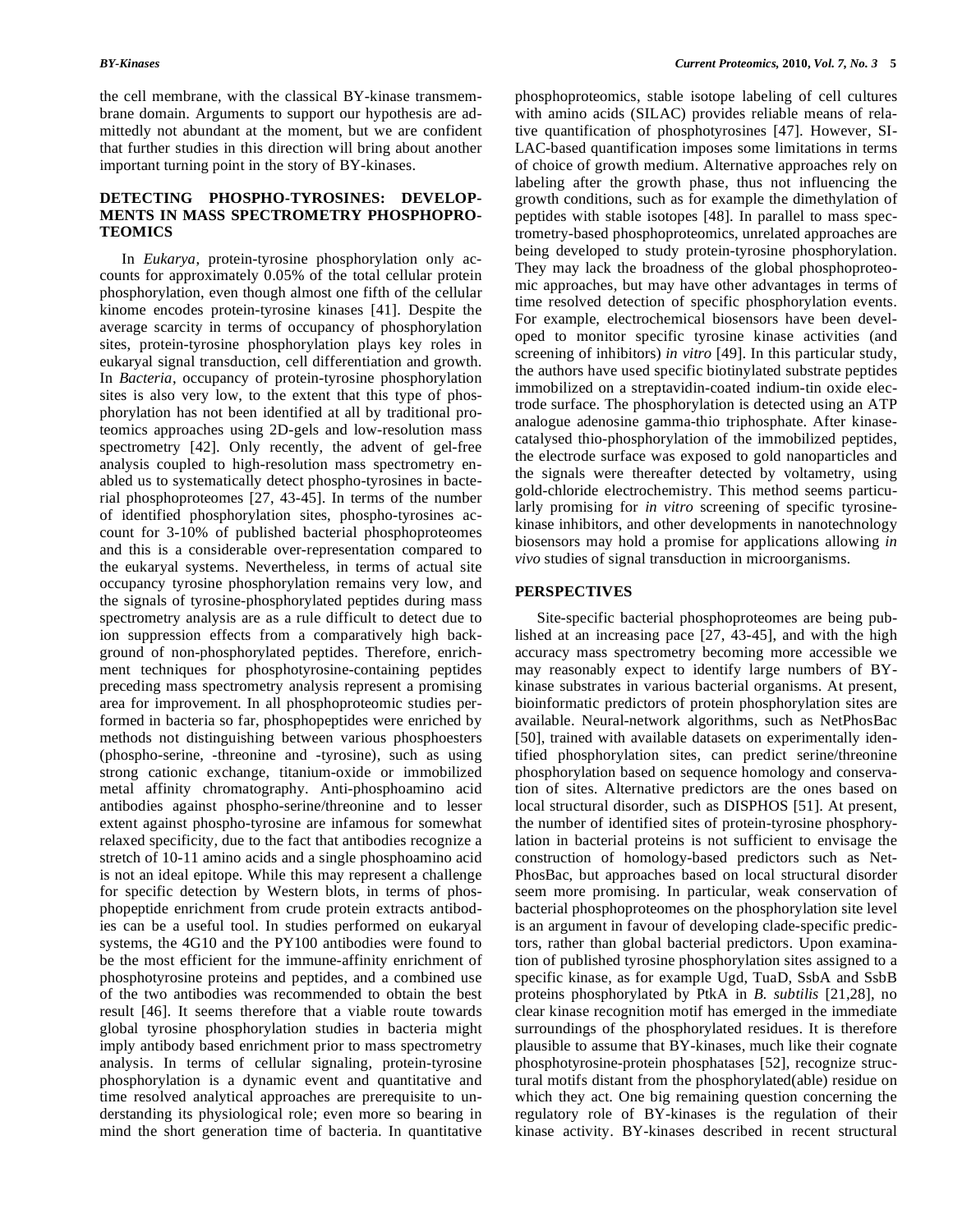studies offer a snapshot of a constitutively active kinase, but we cannot be certain that this is indeed the case *in vivo*. The presence of large extracellular loops, by analogy to eukaryal systems, suggests the existence of extracellular signals that might trigger kinase activity. However, in *Proteobacteria*  these extracellular loops are heavily involved in interactions with polysaccharide translocation machinery, and it is questionable whether they may form a real signal acceptor site. In bacteria in general, our knowledge on extracellular signals that trigger the activity of cytosolic serine/threonine and tyrosine kinases is very limited [53], but this may simply reflect our lack of investigative approaches concerning this part of the signaling cascade. The amount of data gathered on BY-kinases is at present not extensive enough to allow indepth modeling of tyrosine-phosphorylation-based regulatory networks. However, the available elements on specific substrate activation should soon allow the construction of simple Boolean-type models, integrating all known BYkinase interactants. Since tyrosine phosphorylation is a dynamic event; it may be justified to invest some efforts in quantitative, time-resolved analysis of BY-kinase cellular functions, and create dynamic models describing the behavior of these regulatory loops. These efforts may be particularly well justified by the relatively high connectivity of BYkinases in Firmicutes, with a large number of substrates and alternative modulators.

 Recent reviews concerning BY-kinases and bacterial protein phosphorylation in general [54,55] point out the promise they hold in terms of strategies for battling infective diseases caused by bacterial pathogens. The main advantage of BY-kinases in this respect is the fact that they have no eukaryal homologues, so their specific inhibitors are less likely to affect the host than for example the inhibitors of Hanks type serine/threonine kinases, which are present both in *Bacteria* and *Eukarya*. However, as discussed above, BYkinases seem to be quite promiscuous in terms of choosing their substrates. Along these lines, Lin *et al.* [27] justifiably argue that site-specific knowledge concerning the substrates regulated by BY-kinases might provide more specific targets for inhibitory drugs. There is nevertheless an agreement in the field that inhibiting bacterial tyrosine phosphorylation is a promising venue in developing new therapeutics, and considerable efforts are already committed to this approach.

#### **ACKNOWLEDGEMENTS**

 This work was supported by grants from the Lundbeckfonden and the Institut National de Recherche Agronomique (INRA) to IM and a PhD stipend from the Technical University of Denmark (DTU) to CJ.

### **References**

- [1] Abu-Qarn, M.; Eichler, J. and Sharon N. Not just for Eukarya anymore: protein glycosylation in Bacteria and Archaea. *Curr. Opin. Struct. Biol*., **2008**, *18,* 544-550.
- [2] Lauber, M.A.; Running, W.E. and Reilly, J.P. *B. subtilis* ribosomal proteins: structural homology and post-translational modifications. *J. Proteome Res*., **2009**, *8*, 4193-4206.
- [3] Duclos, B.; Grangeasse, C.; Vaganay, E.; Riberty, M. and Cozzone, A.J. Autophosphorylation of a bacterial protein at tyrosine. *J. Mol. Biol.,* **1996**, *259,* 891-895.
- [4] Grangeasse, C.; Doublet, P.; Vaganay, E.; Vincent, C.; Deléage, G.; Duclos, B. and Cozzone, A.J. Characterization of a bacterial

gene encoding an autophosphorylating protein tyrosine kinase. *Gene*, **1997**, *204,* 259-265.

- [5] Grangeasse, C.; Cozzone, A.J.; Deutscher, J. and Mijakovic, I. Tyrosine phosphorylation: an emerging regulatory device of bacterial physiology. *Trends Biochem. Sci.*, **2007**, *32*, 86-94.
- [6] Cuthbertson, L.; Mainprize, I.L.; Naismith, J.H. and Whitfield, C. Pivotal roles of the outer membrane polysaccharide export and polysaccharide copolymerase protein families in export of extracellular polysaccharides in Gram-negative bacteria. *Microbiol. Mol. Biol. Rev.*, **2009**, *73*, 155-177.
- [7] Jadeau, F.; Bechet, E.; Cozzone, A.J.; Deléage, G.; Grangeasse, C. and Combet, C. Identification of the idiosyncratic bacterial protein tyrosine kinase (BY-kinase) family signature. *Bioinformatics*, **2008**, *24*, 2427-2430.
- [8] Mijakovic, I.; Poncet, S.; Galinier, A.; Monedero, V.; Fieulaine; S., Janin, J.; Nessler, S.; Marquez, H.-A.; Scheffzek, K.; Hasenbein, S.; Hengstenberg, W. and Deutscher, J. Pyrophosphate-producing protein dephosphorylation by HPr kinase/phosphorylase: a relic of early life? *Proc. Natl. Acad. Sci. USA,* **2002**, *99*, 13442-13347.
- [9] Patel, S. and Latterich, M. The AAA team: related ATPases with diverse functions. *Trends Cell. Biol.,* **1998**, *8*, 65-71.
- [10] Whitfied, C. Biosynthesis and assembly of capsular polysaccharides in *Escherichia coli. Annu. Rev. Biochem.*, **2006**, *75*, 39-68.
- [11] Vincent, C.; Doublet, P.; Grangeasse, C.; Vaganay, E.; Cozzone, A.J. and Duclos, B. Cells of *Escherichia coli* contain a proteintyrosine kinase, Wzc, and a phosphotyrosine-protein phosphatase, Wzb. *J. Bacteriol*., **1999**, *181*, 3472-3477.
- [12] Peleg, A.; Shifrin, Y.; Ilan, O.; Nadler-Yona, C.; Nov, S.; Koby, S.; Baruch, K.; Altuvia, S.; Elgrably-Weiss, M.; Abe, C.M.; Knutton, S.; Saper, M.A. and Rosenshine, I. Identification of an *Escherichia coli* operon required for formation of the O-antigen capsule. *J. Bacteriol.*, **2005**, *187*, 5259-5266.
- [13] Paiment, A.; Hocking, J. and Whitfield, C. Impact of phosphorylation of specific residues in the tyrosine autokinase, Wzc, on its activity in assembly of group 1 capsules in *Escherichia coli*. *J. Bacteriol.*, **2002**, *184*, 6437-6447.
- [14] Obadia, B.; Lacour, S.; Doublet, P.; Baubichon-Cortay, H.; Cozzone, A.J. and Grangeasse, C. Influence of tyrosine-kinase Wzc activity on colanic acid production in *Escherichia coli* K12 cells. *J. Mol. Biol.*, **2007**, *367*, 42-53.
- [15] Tocilj, A.; Munger, C.; Proteau, A.; Morona, R.; Purins, L.; Ajamian, E.; Wagner, J.; Papadopoulos, M.; Van Den Bosch, L.; Rubinstein, J.L.; Féthière, J.; Matte, A. and Cygler, M. Bacterial polysaccharide co-polymerases share a common framework for control of polymer length. *Nat. Struct. Mol. Biol.*, **2008**, *15*, 130- 138.
- [16] Whitfield, C. and Larue, K. Stop and go: regulation of chain length in the biosynthesis of bacterial polysaccharides. *Nat. Struct. Mol. Biol.,* **2008**, *15*, 121-123.
- [17] Morona, J.K.; Morona, R. and Paton, J.C. Attachment of capsular polysaccharide to the cell wall of *Streptococcus pneumoniae* type 2 is required for invasive disease. *Proc. Natl. Acad. Sci. USA*, **2006**, *103*, 8505-8510.
- [18] Morona, J.K.; Miller, D.C.; Morona, R. and Paton, J.C. The effect that mutations in the conserved capsular polysaccharide biosynthesis genes cpsA, cpsB, and cpsD have on virulence of *Streptococcus pneumoniae*. *J. Infect. Dis.*, **2004**, *189*, 1905-1913.
- [19] Klein, G.; Dartigalongue, C. and Raina, S. Phosphorylationmediated regulation of heat shock response in *Escherichia coli*. *Mol. Microbiol*., **2003**, *48*, 269-285.
- [20] Grangeasse, C.; Obadia, B.; Mijakovic, I.; Deutscher, J.; Cozzone, A.J. and Doublet, P. Autophosphorylation of the *Escherichia coli* protein kinase Wzc regulates tyrosine phosphorylation of Ugd, a UDP-glucose dehydrogenase. *J. Biol. Chem*., **2003**, *278*, 39323- 39329.
- [21] Mijakovic, I.; Poncet, S.; Boël, G.; Mazé, A.; Gillet, S.; Jamet, E.; Decottignies, P.; Grangeasse, C.; Doublet, P.; Le Maréchal, P. and Deutscher, J. Transmembrane modulator-dependent bacterial tyrosine kinase activates UDP-glucose dehydrogenases. *EMBO J*., **2003**, *22*, 4709-4718.
- [22] Mijakovic, I.; Petranovic, D. and Deutscher, J. How tyrosine phosphorylation affects the UDP-glucose dehydrogenase activity of *Bacillus subtilis* YwqF. *J. Mol. Microbiol. Biotechnol*., **2004**, *8*, 19- 25.
- [23] Lacour, S.; Bechet, E.; Cozzone, A.J.; Mijakovic, I. and Grangeasse, C. Tyrosine phosphorylation of the UDP-glucose de-